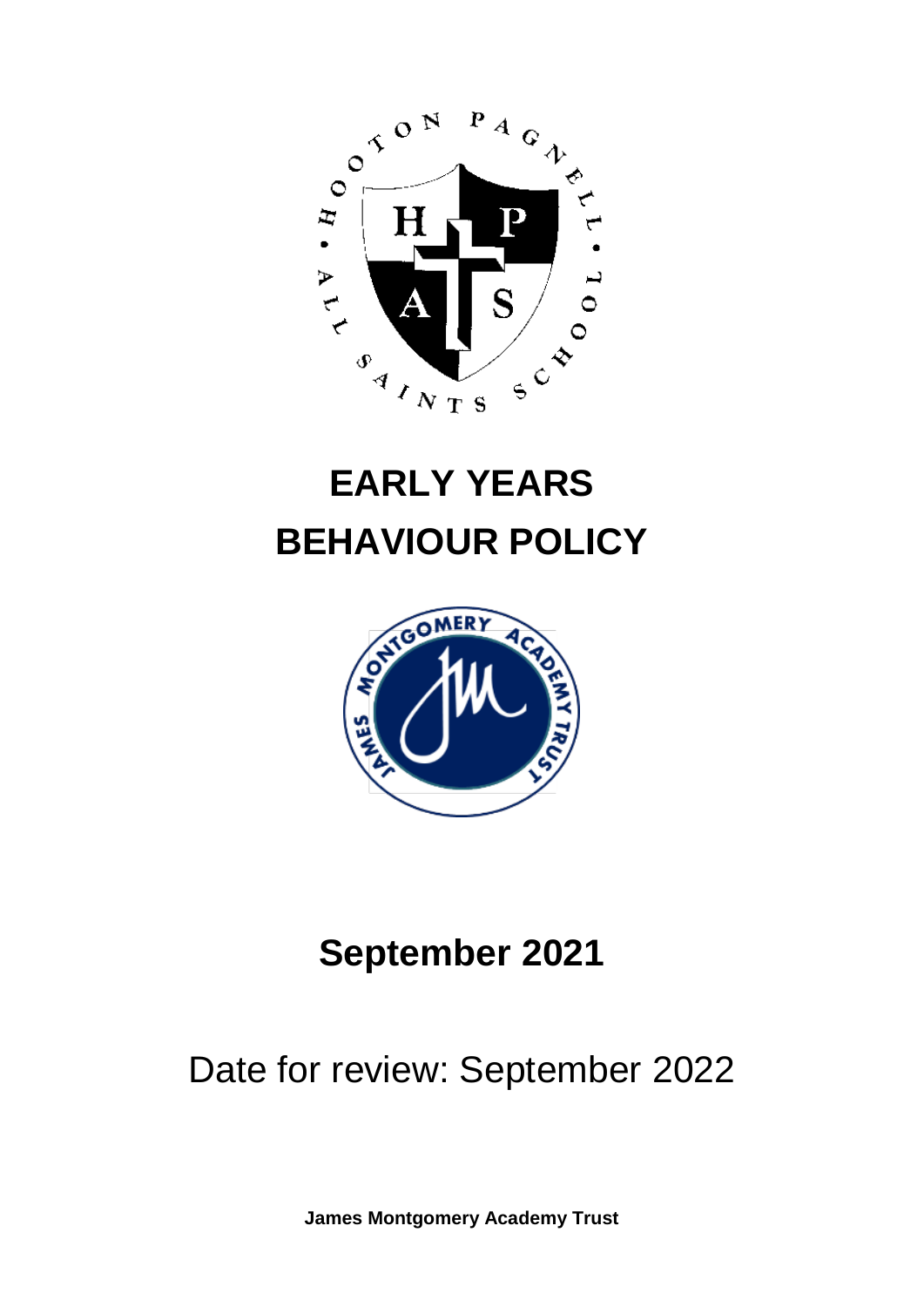#### **Statement of Intent**

In the James Montgomery Academy Trust (JMAT) Early Years Foundation Stage, children are still learning about boundaries and what is acceptable in terms of behaviour. We teach tolerance and patience to help our pupils develop into kind and well behaved members of society.

The general principles of behaviour at this stage of learning and development are as follows:

- Keep your hands and feet to yourself.
- Do not hit.
- Speak nicely to others.
- Do not shout.
- Do not run inside.
- Sit quietly and listen when a teacher tells you to.
- Look after the equipment in the classroom.
- Share.
- Take turns.
- Use the toilets as they are meant to be used.

### **Responsibilities**

- The Local Governing Body (LGB) has overall responsibility for the implementation of the Early Years Behaviour Policy of each Foundation Stage in the JMAT.
- The LGB has overall responsibility for ensuring that the physical Early Years Behaviour Policy, as written, does not discriminate on any grounds, including but not limited to: ethnicity/national origin, culture, religion, gender, disability or sexual orientation.
- The LGB has responsibility for handling complaints regarding this policy as outlined in the JMAT's complaints policy.
- The Headteacher will be responsible for the day-to-day implementation and management of the Early Years Behaviour Policy
- Staff, including teachers, support staff and volunteers, will be responsible for following the Early Years Behaviour Policy.

### **Behaviour under the principles of the Early Years Foundation Stage**

#### **A unique child:**

- Every child is a unique, competent learner and they deserve to be respected and treated positively.
- Children develop in individual ways and at varying rates and they will have different personalities, however, every pupil should follow the principles of good behaviour.
- Children's attitudes are fluid and can be influenced by others and so as teachers, we should use our influence carefully to ensure that pupils grow to be tolerant and happy individuals.

#### **Positive relationships:**

- Children learn to be strong, independent individuals by developing secure relationships with teachers and peers alike. Pupils will respond to behaviour that they are exposed to and so all pupils should be treated with kindness and respect.
- Teachers and other staff members should try as much as possible to be positive, directing pupils towards correct behaviour, rather than using negative language to prohibit undesirable behaviour.